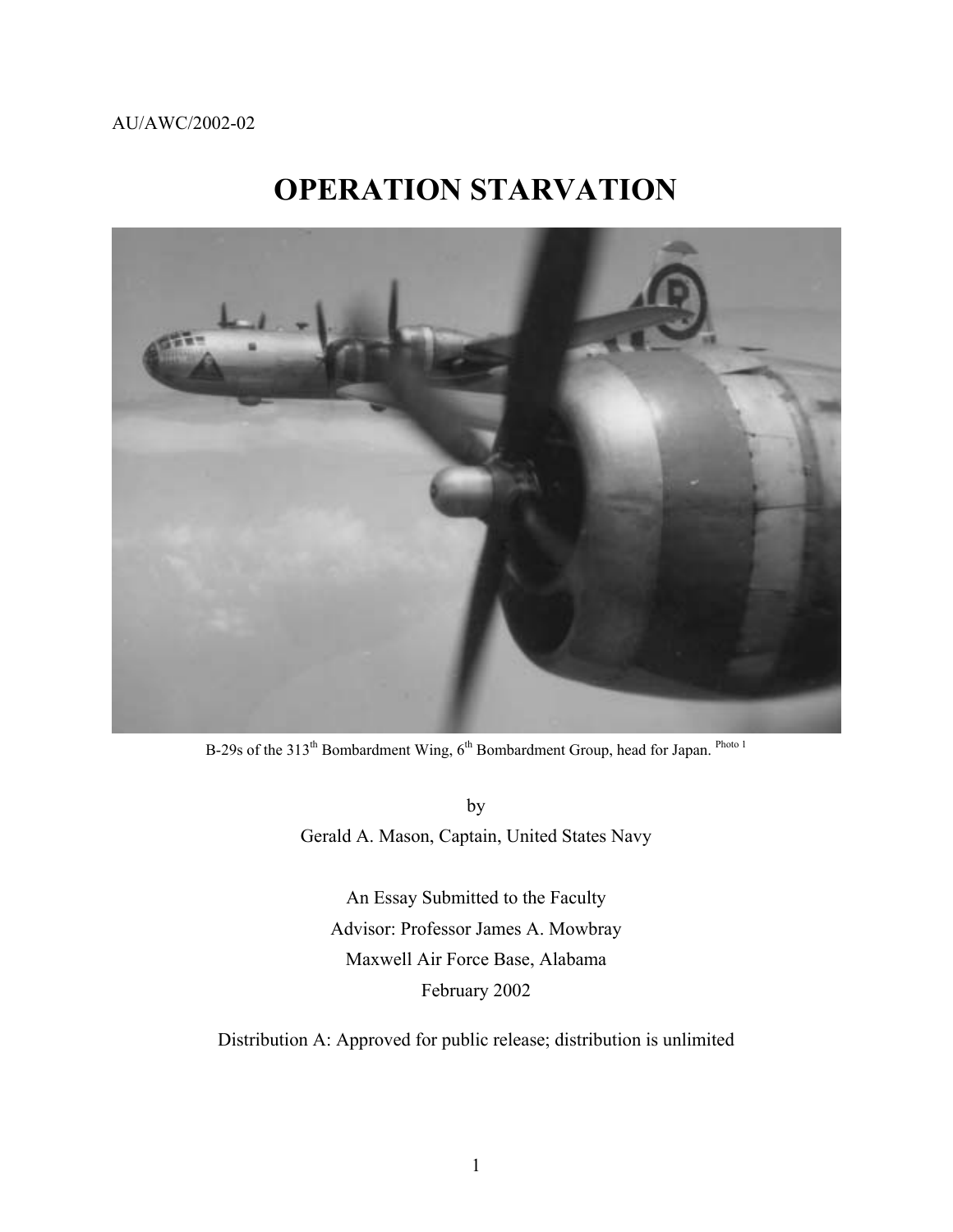| <b>Report Documentation Page</b>                                                                                                                                                                                                                                                                                                                                                                                                                                                                                                                                                                                                                                                                                                                                                                                                                                   |                             |                              |                       |                                                    | Form Approved<br>OMB No. 0704-0188        |  |
|--------------------------------------------------------------------------------------------------------------------------------------------------------------------------------------------------------------------------------------------------------------------------------------------------------------------------------------------------------------------------------------------------------------------------------------------------------------------------------------------------------------------------------------------------------------------------------------------------------------------------------------------------------------------------------------------------------------------------------------------------------------------------------------------------------------------------------------------------------------------|-----------------------------|------------------------------|-----------------------|----------------------------------------------------|-------------------------------------------|--|
| Public reporting burden for the collection of information is estimated to average 1 hour per response, including the time for reviewing instructions, searching existing data sources, gathering and<br>maintaining the data needed, and completing and reviewing the collection of information. Send comments regarding this burden estimate or any other aspect of this collection of information,<br>including suggestions for reducing this burden, to Washington Headquarters Services, Directorate for Information Operations and Reports, 1215 Jefferson Davis Highway, Suite 1204, Arlington<br>VA 22202-4302. Respondents should be aware that notwithstanding any other provision of law, no person shall be subject to a penalty for failing to comply with a collection of information if it<br>does not display a currently valid OMB control number. |                             |                              |                       |                                                    |                                           |  |
| <b>1. REPORT DATE</b>                                                                                                                                                                                                                                                                                                                                                                                                                                                                                                                                                                                                                                                                                                                                                                                                                                              |                             | 2. REPORT TYPE               |                       | <b>3. DATES COVERED</b>                            |                                           |  |
| 00 FEB 2002<br>N/A                                                                                                                                                                                                                                                                                                                                                                                                                                                                                                                                                                                                                                                                                                                                                                                                                                                 |                             |                              |                       |                                                    |                                           |  |
| 4. TITLE AND SUBTITLE                                                                                                                                                                                                                                                                                                                                                                                                                                                                                                                                                                                                                                                                                                                                                                                                                                              |                             |                              |                       |                                                    | <b>5a. CONTRACT NUMBER</b>                |  |
| <b>Operation Starvation</b>                                                                                                                                                                                                                                                                                                                                                                                                                                                                                                                                                                                                                                                                                                                                                                                                                                        |                             |                              |                       |                                                    | <b>5b. GRANT NUMBER</b>                   |  |
|                                                                                                                                                                                                                                                                                                                                                                                                                                                                                                                                                                                                                                                                                                                                                                                                                                                                    |                             |                              |                       |                                                    | 5c. PROGRAM ELEMENT NUMBER                |  |
| 6. AUTHOR(S)                                                                                                                                                                                                                                                                                                                                                                                                                                                                                                                                                                                                                                                                                                                                                                                                                                                       |                             |                              |                       |                                                    | <b>5d. PROJECT NUMBER</b>                 |  |
|                                                                                                                                                                                                                                                                                                                                                                                                                                                                                                                                                                                                                                                                                                                                                                                                                                                                    |                             |                              |                       |                                                    | <b>5e. TASK NUMBER</b>                    |  |
|                                                                                                                                                                                                                                                                                                                                                                                                                                                                                                                                                                                                                                                                                                                                                                                                                                                                    |                             |                              |                       |                                                    | <b>5f. WORK UNIT NUMBER</b>               |  |
| 7. PERFORMING ORGANIZATION NAME(S) AND ADDRESS(ES)<br>Air War College; Air University Maxwell Air Force Base, Alabama                                                                                                                                                                                                                                                                                                                                                                                                                                                                                                                                                                                                                                                                                                                                              |                             |                              |                       | 8. PERFORMING ORGANIZATION<br><b>REPORT NUMBER</b> |                                           |  |
| 9. SPONSORING/MONITORING AGENCY NAME(S) AND ADDRESS(ES)                                                                                                                                                                                                                                                                                                                                                                                                                                                                                                                                                                                                                                                                                                                                                                                                            |                             |                              |                       |                                                    | 10. SPONSOR/MONITOR'S ACRONYM(S)          |  |
|                                                                                                                                                                                                                                                                                                                                                                                                                                                                                                                                                                                                                                                                                                                                                                                                                                                                    |                             |                              |                       |                                                    | 11. SPONSOR/MONITOR'S REPORT<br>NUMBER(S) |  |
| 12. DISTRIBUTION/AVAILABILITY STATEMENT<br>Approved for public release, distribution unlimited                                                                                                                                                                                                                                                                                                                                                                                                                                                                                                                                                                                                                                                                                                                                                                     |                             |                              |                       |                                                    |                                           |  |
| <b>13. SUPPLEMENTARY NOTES</b>                                                                                                                                                                                                                                                                                                                                                                                                                                                                                                                                                                                                                                                                                                                                                                                                                                     |                             |                              |                       |                                                    |                                           |  |
| 14. ABSTRACT                                                                                                                                                                                                                                                                                                                                                                                                                                                                                                                                                                                                                                                                                                                                                                                                                                                       |                             |                              |                       |                                                    |                                           |  |
| <b>15. SUBJECT TERMS</b>                                                                                                                                                                                                                                                                                                                                                                                                                                                                                                                                                                                                                                                                                                                                                                                                                                           |                             |                              |                       |                                                    |                                           |  |
| <b>16. SECURITY CLASSIFICATION OF:</b>                                                                                                                                                                                                                                                                                                                                                                                                                                                                                                                                                                                                                                                                                                                                                                                                                             | <b>17. LIMITATION OF</b>    | 18. NUMBER                   | 19a. NAME OF          |                                                    |                                           |  |
| a. REPORT<br>unclassified                                                                                                                                                                                                                                                                                                                                                                                                                                                                                                                                                                                                                                                                                                                                                                                                                                          | b. ABSTRACT<br>unclassified | c. THIS PAGE<br>unclassified | <b>ABSTRACT</b><br>UU | OF PAGES<br>21                                     | <b>RESPONSIBLE PERSON</b>                 |  |

**Standard Form 298 (Rev. 8-98)**<br>Prescribed by ANSI Std Z39-18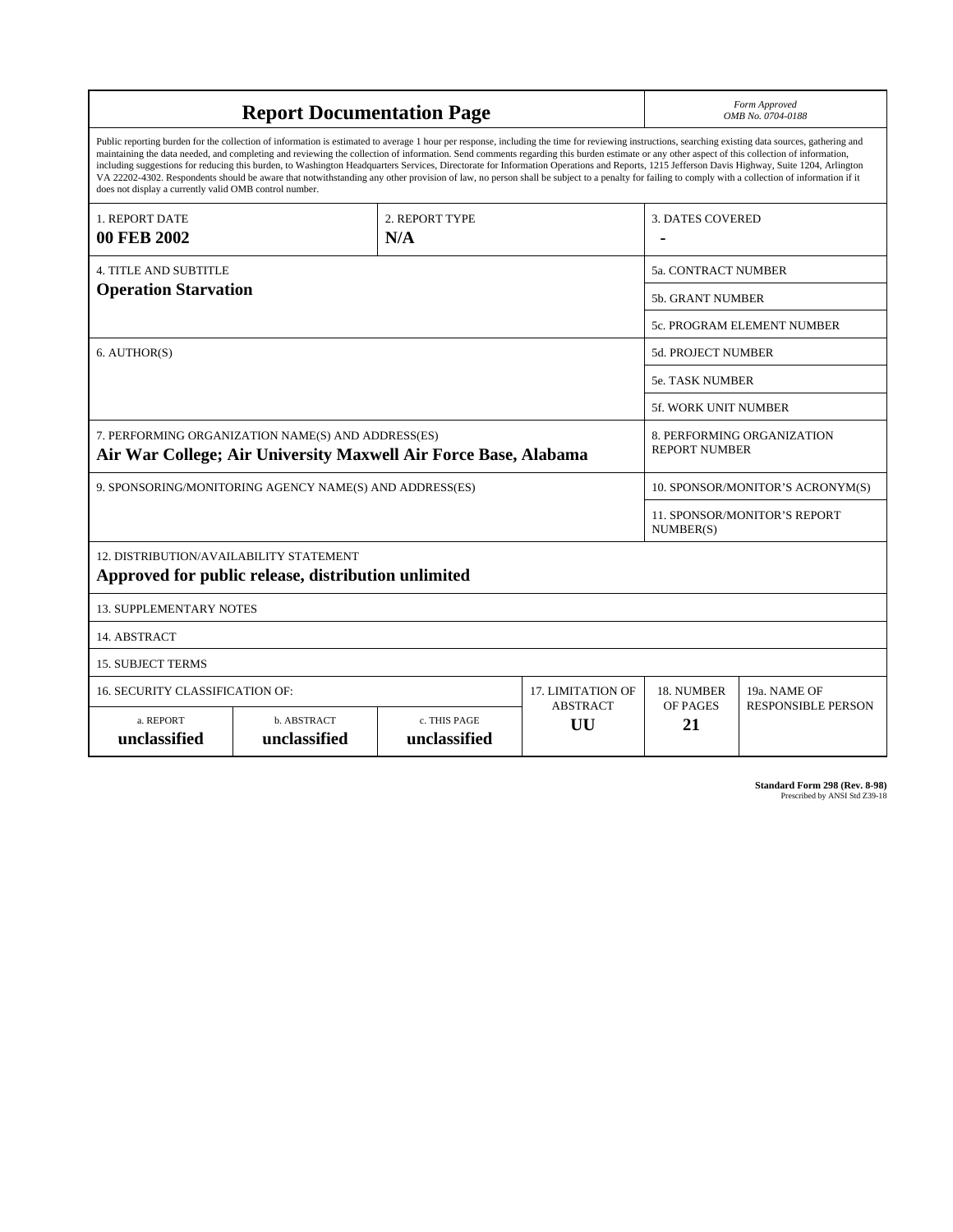#### **OVERVIEW**

More than 1,250,000 tons of shipping was sunk or damaged in the last five months of World War II when Twenty-first Bomber Command executed an aerial mining campaign against Japanknown as Operation STARVATION.<sup>1</sup> Despite this outstanding success, the decision to commit the still unproven B-29 to minelaying was a close one that rose to the highest levels of the Services.

The decision to conduct Operation STARVATION was made not only because mining would lead to a Japanese surrender without the need for a costly invasion of the home islands, but also with an eye towards post-war roles and missions for the Air Force. Once the decision was taken, General Curtis LeMay and his Twenty-first Bomber Command threw themselves wholeheartedly into the mission. On January 23, 1945, LeMay issued a general directive to the  $313<sup>th</sup>$  Bombardment Wing to prepare for minelaying operations and on March 27, the  $313<sup>th</sup>$  flew the first of over 50 mining missions.<sup>[2](#page-21-0)</sup> Working together on the remote island of Tinian, Air Force and Navy personnel turned a mission that began as an inter-service rivalry into one of the best examples of inter-service cooperation of the Pacific War.

This essay will examine the decision making process that led to the use of the B-29 for aerial mining, the planning and execution of Operation Starvation, and the results of the mining campaign.

## **STRATEGY**

The decision to conduct a mining campaign as part of the overall strategy to defeat Japan was influenced by the principals' views on the issue of invading the Japanese home islands. The basic policy was to defeat Germany first and to prosecute the war against Japan with resources that could be spared from that effort. By mid 1944, the war against Germany had advanced to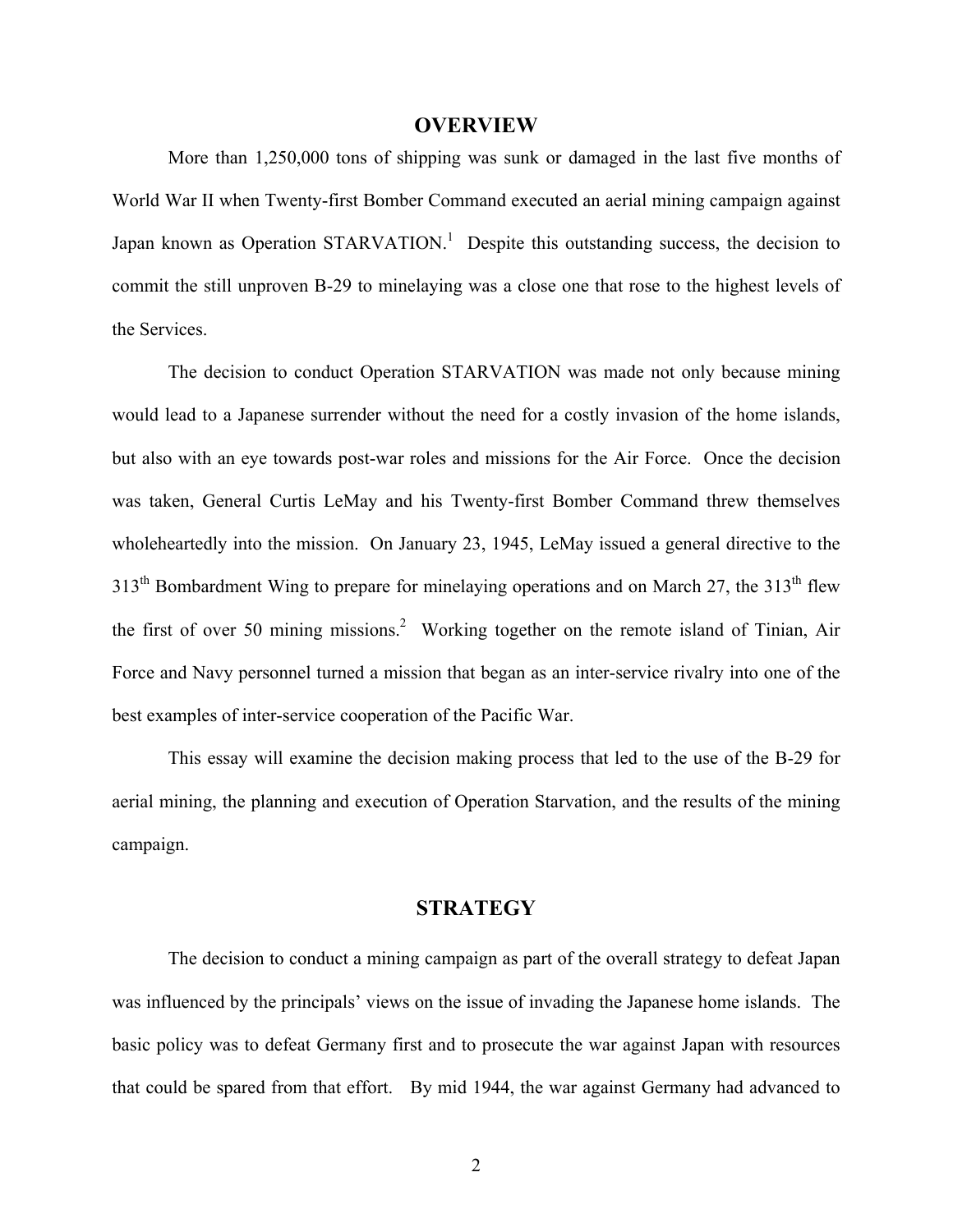the point where Allied leaders could turn their attention to how resources could be best be employed to defeat Japan at the earliest possible time.

In July 1944, President Roosevelt traveled to Hawaii to meet with General Douglas MacArthur and Admiral Chester Nimitz, his senior field commanders in the Pacific. MacArthur and Nimitz were substantially in agreement. In their view, Japan could be defeated by blockade and bombardment, without the need for a costly invasion of the Japanese home islands. No notes were taken, but Roosevelt's Chief of Staff, Admiral Leahy, summed up the conference as follows: "The agreement on fundamental strategy to be employed in defeating Japan and the President's familiarity with the situation acquired at this conference were to be of great value in preventing an unnecessary invasion of Japan which the Joint Chiefs of Staff and the War Department were advocating, regardless of the loss of life that would result from an attack on Japan's ground forces in their own country."<sup>3</sup>

The members of the Joint Chiefs of Staff were divided on the issue of invasion of the Japanese home islands. Chief of Naval Operations, Admiral King, and Army Air Forces Chief of Staff, General Arnold were of the opinion that blockade and bombardment were war-winning strategies on their own. The principal advocate of invasion was the Army Chief of Staff, General Marshal, who saw invasion as inevitable. His considerable influence on the Joint Chiefs of Staff was reflected in the July 1944 statement of the overall objectives of the war against Japan: "first, to force the unconditional surrender of Japan by first lowering Japanese ability and will to resist by establishing sea and air blockades, conducting intensive air bombardment and destroying Japanese air and naval strength; and second, invading and seizing objectives in the industrial heart of Japan."<sup>[4](#page-21-0)</sup>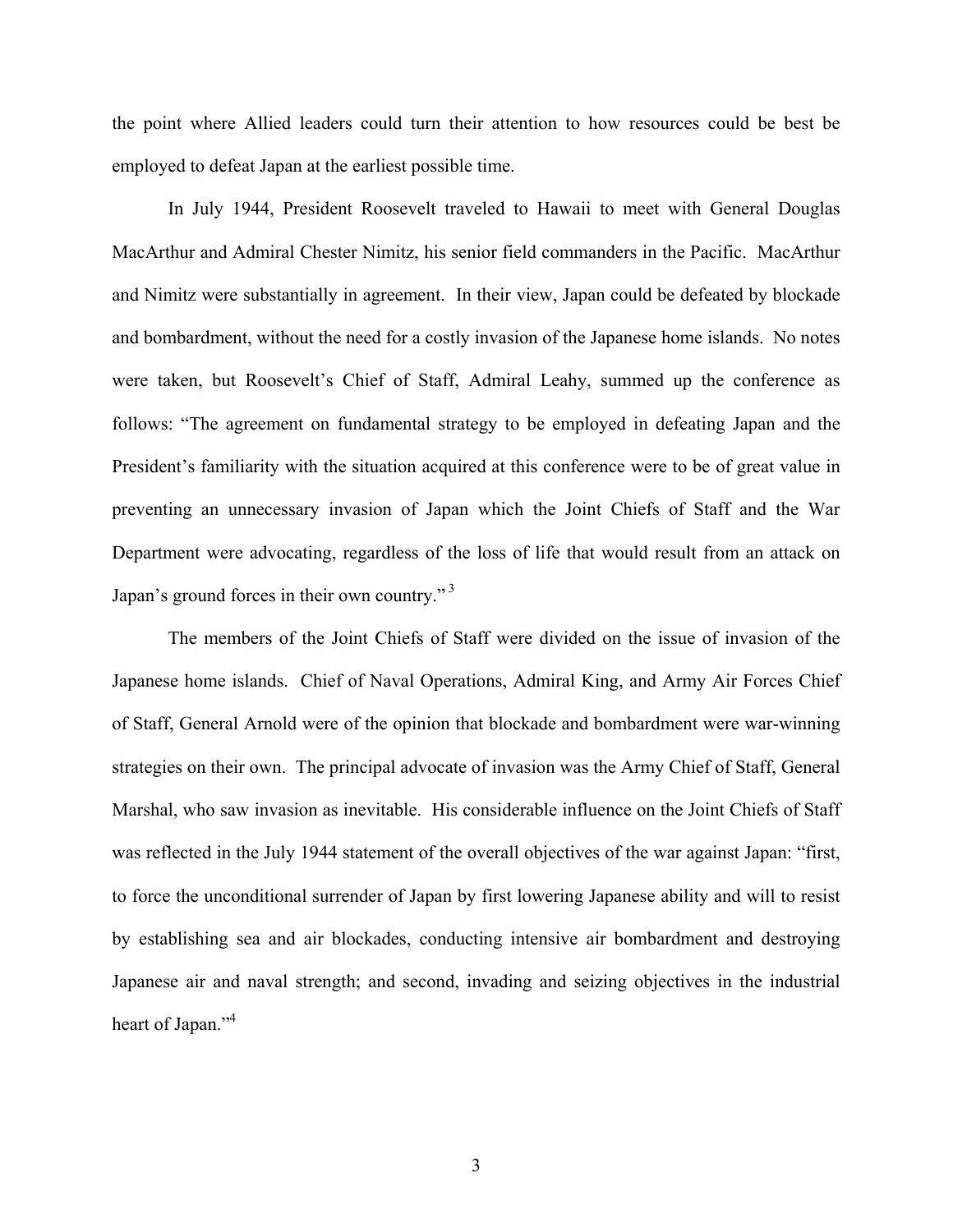The vagueness of the JCS position left the services to pursue their own approaches to the defeat of Japan. The resources that could be applied limited these approaches. The Army wanted to build up resources for the invasion of Japan, the Army Air Force wanted to bombard Japan using B-29 bombers operating from newly captured bases in the Marianas, and the Navy wanted to tighten the blockade by a combination of carrier strikes, submarine warfare, and a mining campaign.

# **THE DECISION TO CONDUCT OPERATION STARVATION**

At the beginning of World War II, neither the Navy nor the Army Air Force viewed mine warfare as an important part of an overall strategy and as a result, the development of mines and mine warfare planning had languished. This indifference was overcome through the efforts of a small cadre of mining experts on Admiral King's staff in Washington and by the influence of the British who had employed mine warfare as an integral part of their strategy to defeat Germany.

As an island nation dependent on outside sources of oil, raw materials, and foodstuff, and which had to supply far flung military outposts, Japan was uniquely vulnerable to mine warfare. As the war against Japan progressed, mines were increasingly used as a part of amphibious operations and as part of a campaign against Japanese shipping. By 1944, Navy efforts to develop and stockpile mines were beginning to bear fruit, but the Navy lacked the means to deliver large numbers of mines in Japanese waters. The Navy recognized the superiority of heavy land-based bombers over carrier or amphibious aircraft for a large-scale mining campaign and pressed for the use of Twentieth Air Force B-29s for mining.

On July 6, 1944, the advanced echelon of the Twenty-first Bomber Command passed through Hawaii enroute to Saipan. Nimitz's staff briefed the group on the idea of a mining campaign against Japanese shipping, with the Twenty-first Bomber Command furnishing the B-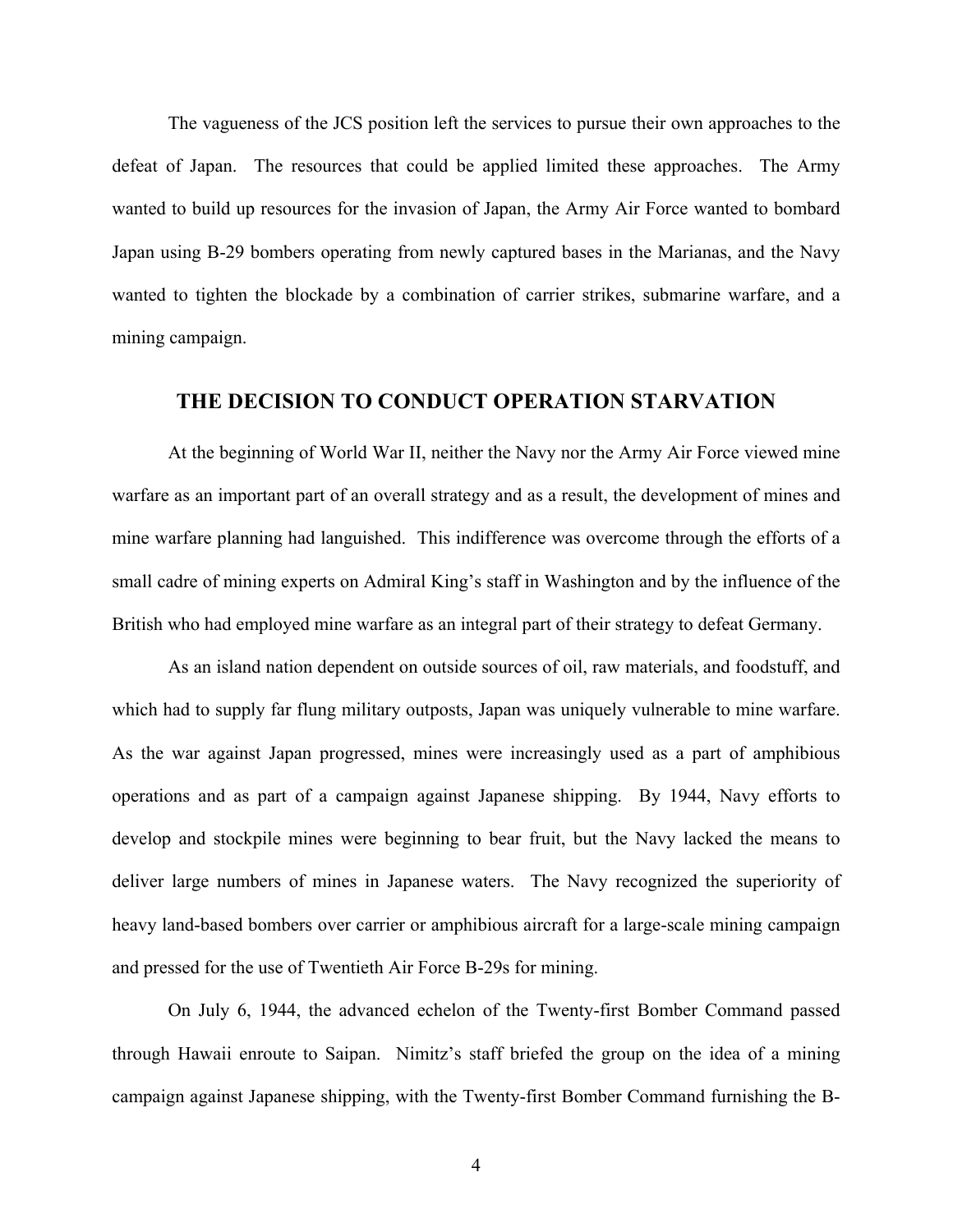29's and crews and CINCPOA the mines and technicians. Nimitz's proposal was passed on to Arnold's staff in Washington.<sup>5</sup>

In September 1944, General Arnold, in his capacity as Commander of the newly formed Twentieth Air Force, asked the Committee of Operations Analysts (COA) for recommendations on target priorities for the bombardment campaign which was about to be launched against Japan. The COA was a group of high-ranking military and civilian officials representing different services and civilian war agencies and a few distinguished consultants. Its purpose was to study targeting for strategic bombardment. Nimitz's proposal to use B-29s for a large-scale mining campaign was passed to the COA for consideration. The COA reported to back to General Arnold on October 10, 1944. Its recommendations were based on two alternative premises. Premise A was that Japan's defeat was to be accomplished primarily through blockade and strategic bombardment. Premise B was Japan's defeat was to be accomplished through an invasion to be launched in late 1945 or early  $1946$  $1946$ .<sup>6</sup>

The COA's recommended targeting priorities under premise A (combined aerial and naval blockade, strategic bombardment) were an general anti-shipping campaign (including a comprehensive mining campaign), attacking the Japanese aircraft industry and urban industrial areas. Under premise B (strategic bombardment, combined aerial and naval blockade, invasion of the industrial heart of Japan) the targeting priority was reversed. Attacking the Japanese aircraft industry was the first priority, followed by attacking urban industrial areas and intensifying the attack on shipping "by all available methods, including mining by Very Long Range aircraft where operationally feasible."<sup>[7](#page-21-0)</sup>

In a special sub-committee report on shipping, the COA outlined a mining campaign that would require thousands of B-29 sorties. Despite the fact that Arnold favored premise A

5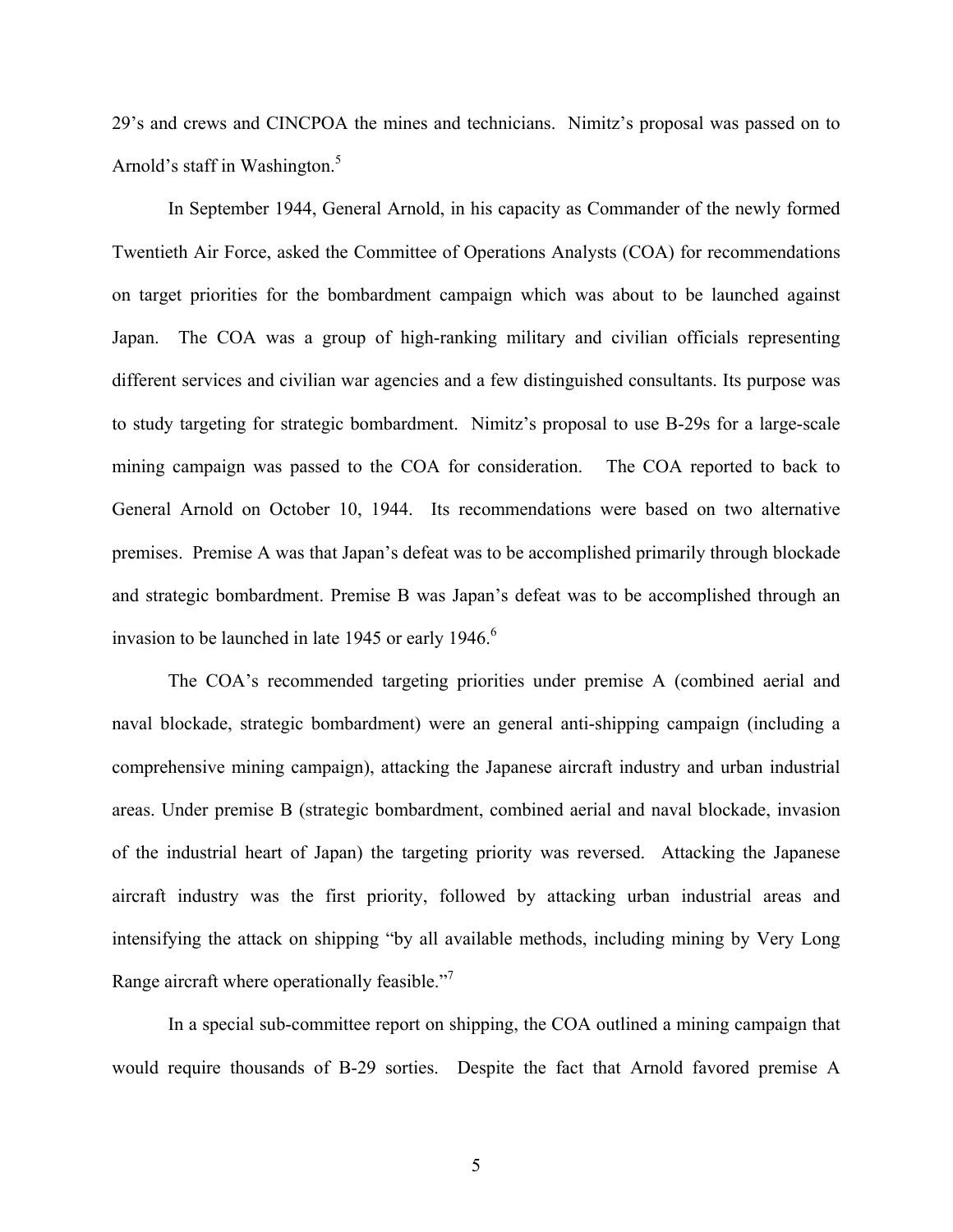(blockade and bombardment without an invasion), the COA report was greeted with less than enthusiasm. The COA's mining campaign would divert a sizable proportion of B-29 sorties to mining just as the Army Air Force was trying to prove the effectiveness of the aircraft as a strategic bomber. Targeting priorities for premise B (aircraft industry, urban industrial areas and blockade) were more in line with Army Air Force experience in Europe and the doctrine of strategic bombardment. Premise B was also in line with the current JCS policy, which included invasion. Army Assistant Chief of Staff for Plans, Brigadier General Norstad, characterized the COA's mining campaign proposal as "another hope for a relatively painless method of winning the war." - a slow process that might require two years. Arnold accepted the idea of using the B-29 in a mining campaign but decided to adopt the targeting priorities of Premise B. $8$ 

Nimitz continued to press for an early start to the mining campaign asking for 150 sorties per month beginning in January 1945. As Arnold's and King's staffs considered various proposals, the commander of the Twenty-first Bomber Command, General Haywood Hansell, Jr., was having a very difficult time in the Marianas battling the weather and the teething pains of the new B-29. Arnold, aware of the difficulties, promised Nimitz that he would begin the mining campaign when Twenty-first Bomber Command's forces were larger and when the weather was less suitable for daylight precision attacks. In committing the Army Air Force to the mining campaign, Arnold was not purely altruistic. All principals, with the exception of Marshal, were of the opinion that sea and air power could force the unconditional surrender of Japan without an invasion of the home islands. Mining was seen as an important part of the naval blockade. If the Army Air Force did not cooperate with the Navy the service might allow "a possible major usage of long-range aircraft to develop, by default, into a matter of special interest to the Navy." On December 22, Arnold directed Hansell to initiate planning for mining operations beginning on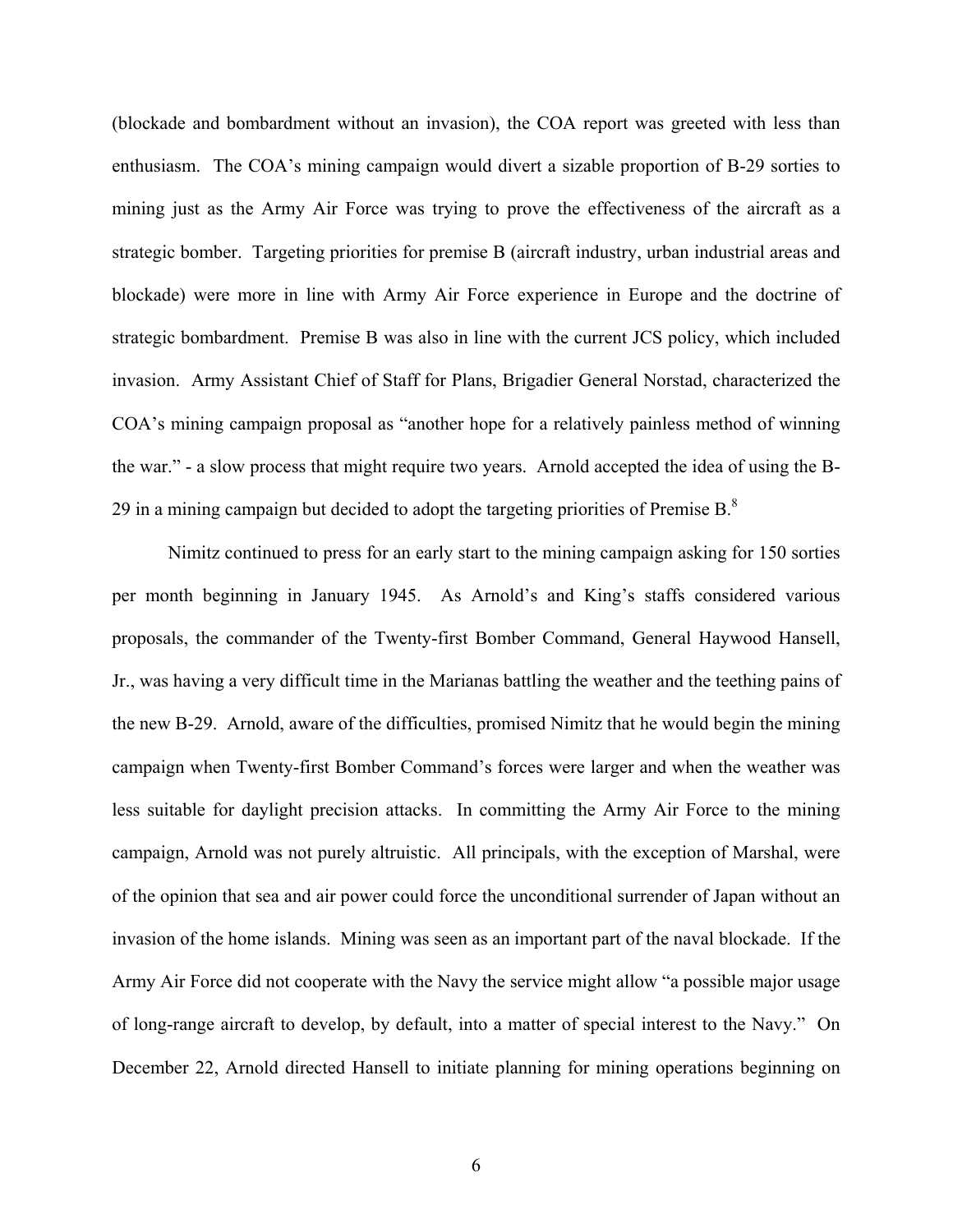April 1, 1945.<sup>9</sup> Hansell protested; but the Army Air Force had committed the B-29 to a mining campaign, now known as Operation STARVATION.



B-29 of the 313<sup>th</sup> Bombardment Wing, 504<sup>th</sup> Bombardment Group taxies on a mission to Japan. <sup>Photo 2</sup>

# **OPERATION STARVATION**

The main objectives of Operation STARVATION were to prevent the importation of raw materials and food into Japan, prevent the supply and movement of military forces, and disrupt shipping in the Inland Sea. Forty-six missions were directed against Japanese home waters with the intention of blockading the Shimonoseki Straits, through which 80 percent of the Japanese merchant fleet passed; blockading the industrial and commercial ports of Tokyo and Nagoya in the Inland Sea; and interdicting shipping between Korea and Japan by mining Korean ports and ports on the northern coast of Japan<sup>10</sup> (see Appendix 1).

Operation STARVATION was a strategic campaign but the timing and target of the first mining mission also served the tactical objective of support for the invasion of Okinawa, scheduled to begin on April 1, 1945. Closing the Shimonoseki Straits would prevent supplies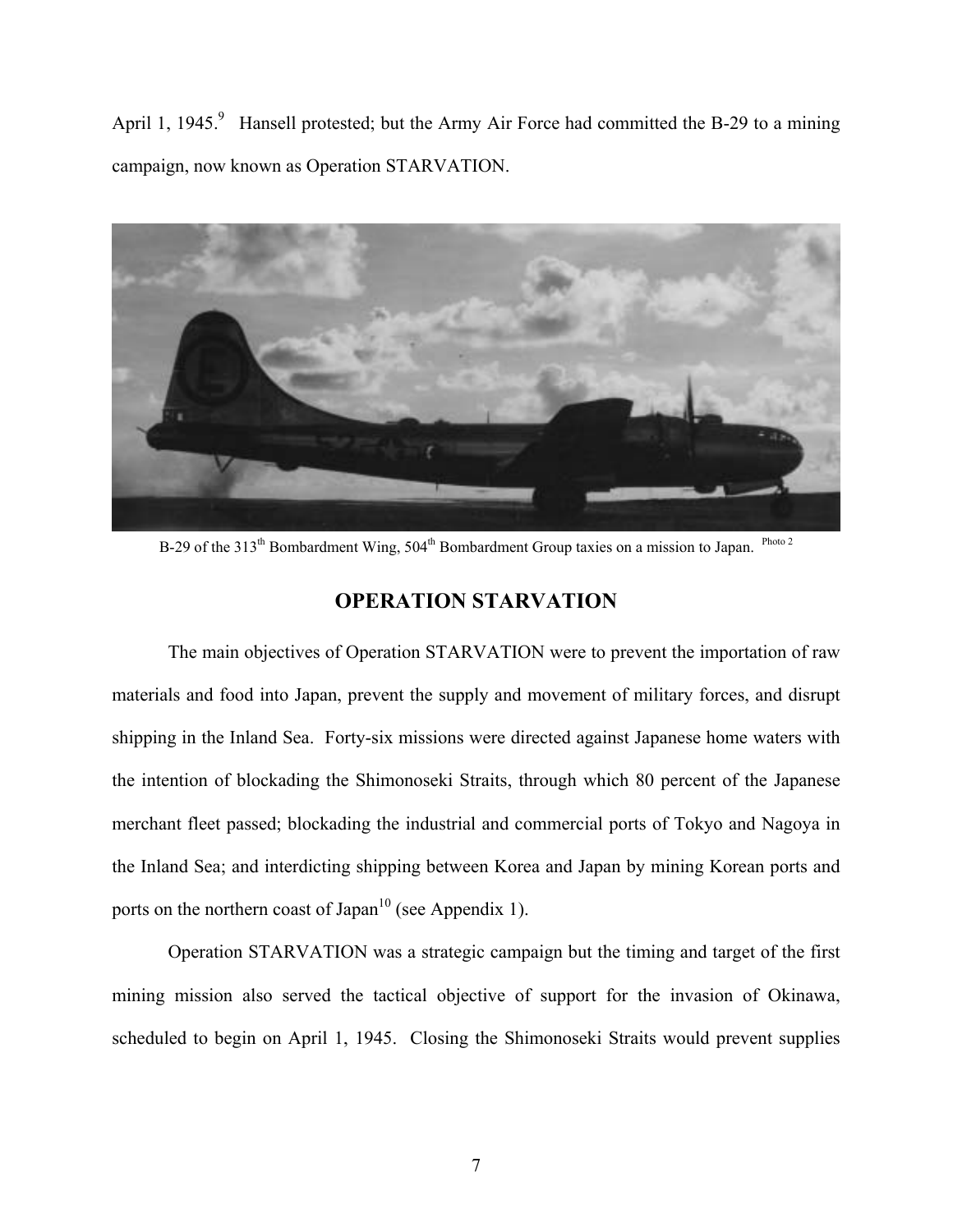and reinforcements being sent from the embarkation ports of Mutsure and Hiroshima and prevent Japanese naval forces from being used in the defense of Okinawa.

In mid-January, 1945, General Hansell was relieved by General Curtis LeMay as commander of the Twenty-first Bomber Command. General Arnold was not pleased with the results of daylight high altitude precision attacks by B-29s against the Japanese aircraft industry. Poor weather and high winds at altitude made these attacks problematic. General LeMay refocused the Command's efforts on night, low-altitude area attacks on Japanese cities using incendiary bombs. General LeMay was more enthusiastic about using the B-29 for mining than his predecessor, perhaps because he believed night, low-altitude mining missions played to the strength of the B-29 and offered the opportunity to achieve an operational success with the troubled bomber. General LeMay threw his energy into Operation STARVATION, increasing the number of mines to be dropped each month and using an entire Wing instead of the Group as Hansell had planned. $11$ 

To deliver the mines, General LeMay chose the  $313<sup>th</sup>$  Wing, newly arrived at Tinian, whose B-29s were equipped with the latest AN-APQ-13, Radar Navigation, and Bombing set. The  $313<sup>th</sup>$  Wing was



commanded by Brigadier Hardstands of the 504<sup>th</sup> Bombardment Group on Tinian. Photo 3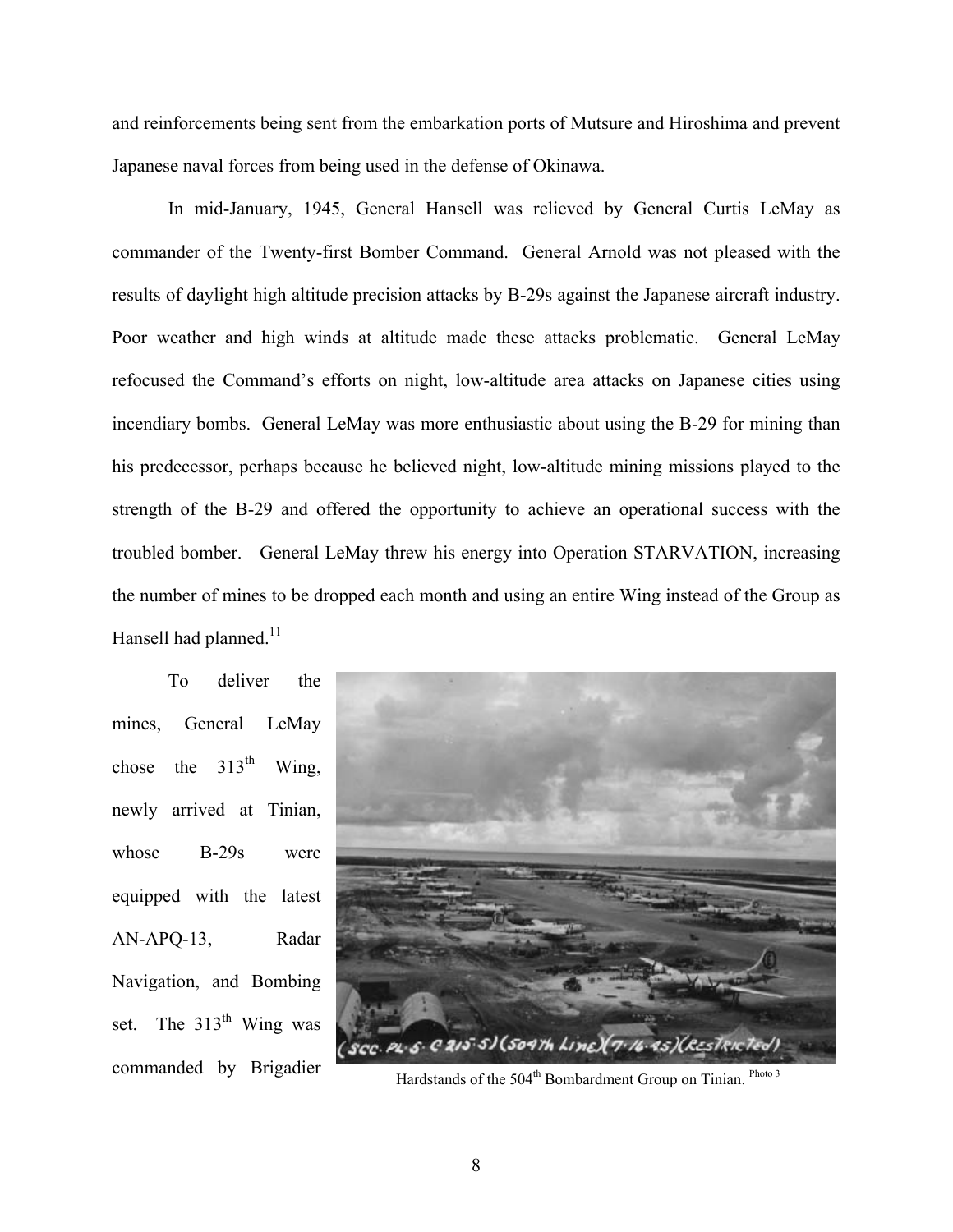General John H. Davies and consisted of the  $6<sup>th</sup>$ ,  $9<sup>th</sup>$ ,  $504<sup>th</sup>$ , and  $505<sup>th</sup>$  Bomb Groups, each equipped with approximately 40 B-29s.<sup>12</sup>

On January 23, 1945, Twenty-first Bomber Command issued a general directive to the 313<sup>th</sup> Bombardment Wing to prepare for minelaying operations. Three naval officers were assigned to the Wing for mine warfare liaison purposes. The  $313<sup>th</sup>$  Wing carried out an extensive experimental program to determine mine-laying tactics for the B-29 aircraft, making maximum use of the radar equipment consistent with the previous training of the crew radar operators. Radar-navigator specialists taught these tactics to all crews, and additional instruction in mine warfare was undertaken. Eight A-6 "supersonic" bombing trainers were set up in a Quonset on the line. Each Group was allotted two hours per day to practice radar-mining procedures. Ten men were trained during each period with particular attention to target identification.<sup>13</sup> A series of practice flights were completed in which two crews flew in each airplane. Each crew made



A 1000-pound MK 26 mine is dropped during a practice mission. Photo 4

one dry run, two runs dropping 100 pound water filled practice bombs (with a mine adapter fixed to the nose of the bomb to simulate the trajectory of a mine), and one mine release (1000 pound MK 26 Mine). All ordnance and armament personnel in the Wing were also given training in mine handling and loading prior to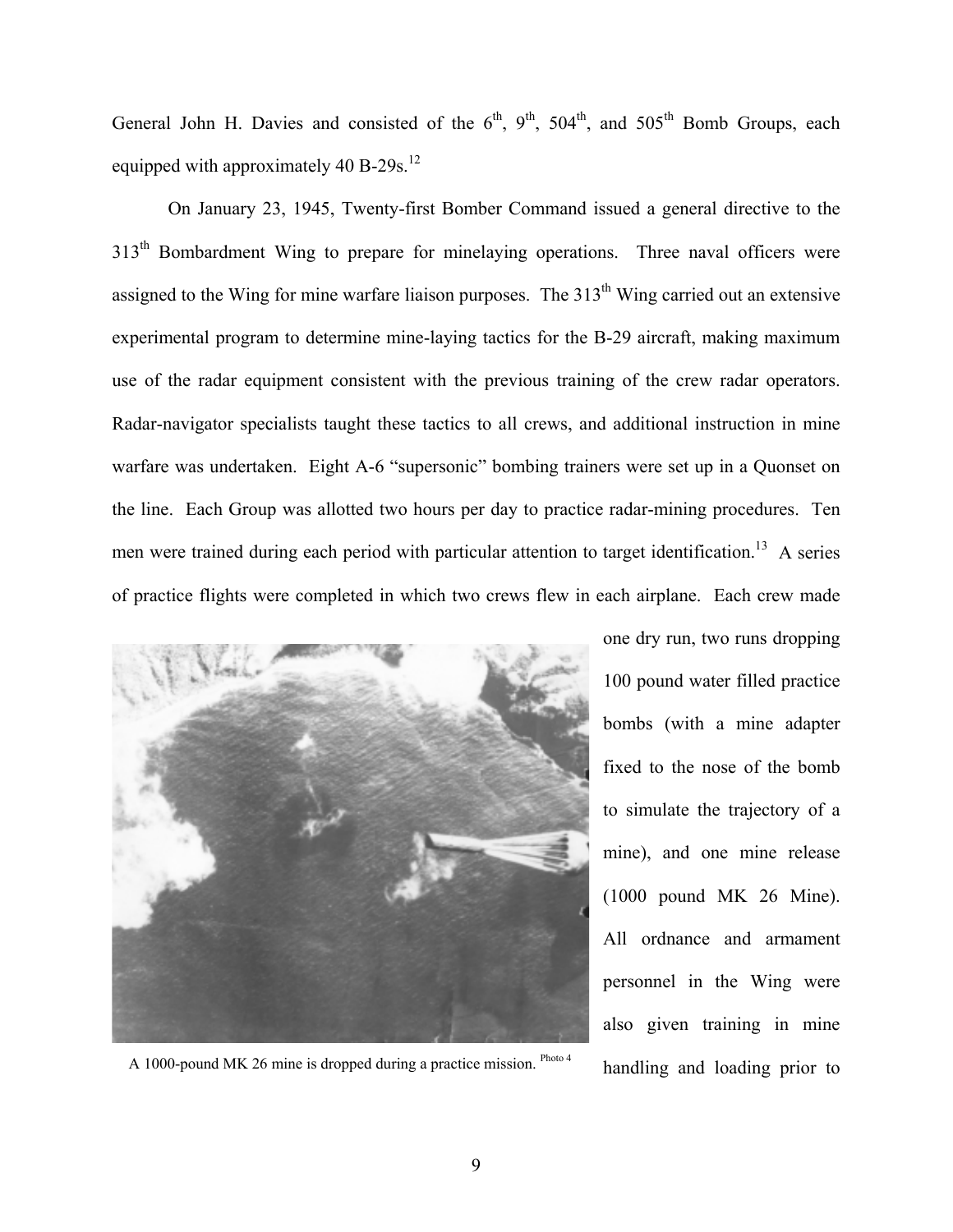the first mining miss[ion](#page-21-0).<sup>14</sup> The Navy established Mine Assembly Depot #4, consisting of two officers and forty enlisted men, on Tinian and began to stockpile mines for Operation STARVATION. Three Mine Assembly Officers were brought in from Eniwetec and a Mine Modification unit of five officers and forty enlisted men was brought in from Pearl Harbor. [15](#page-21-0)



Mines prepared by Mine Assembly Depot #4 ready for loading. Photo 5

## **MINEFIELD AND MISSION PLANNING**

On March 25, Twenty-first Bomber Command issued the Field Order for Mining Mission No. 1 to the  $313<sup>th</sup>$  Wing, which specified the area of the attack, the date (March 27), the approximate number of sorties and density of the minefield, the preparation of the mines, and general limitations on the altitudes of the attack. Tactical planning was left to the  $313<sup>th</sup>$  Wing. Approaches and mine-laying runs were influenced by the presence of enemy antiaircraft defenses, heights of mountains surrounding the area under attack, location of good initial points, and the availability of radar aiming points for individual aircraft.<sup>[16](#page-21-0)</sup>

All mine-laying runs were planned as nighttime radar runs with the possibility of visual runs on the targets should they be visible. Two methods were used to establish aircraft on the mine line. Aircraft would either position the aircraft relative to a radar significant point of land ahead of the aircraft and start laying mines at specified range; or, pass over the radar significant point of land and drop at a specified time based on the ground speed of the aircraft. In both cases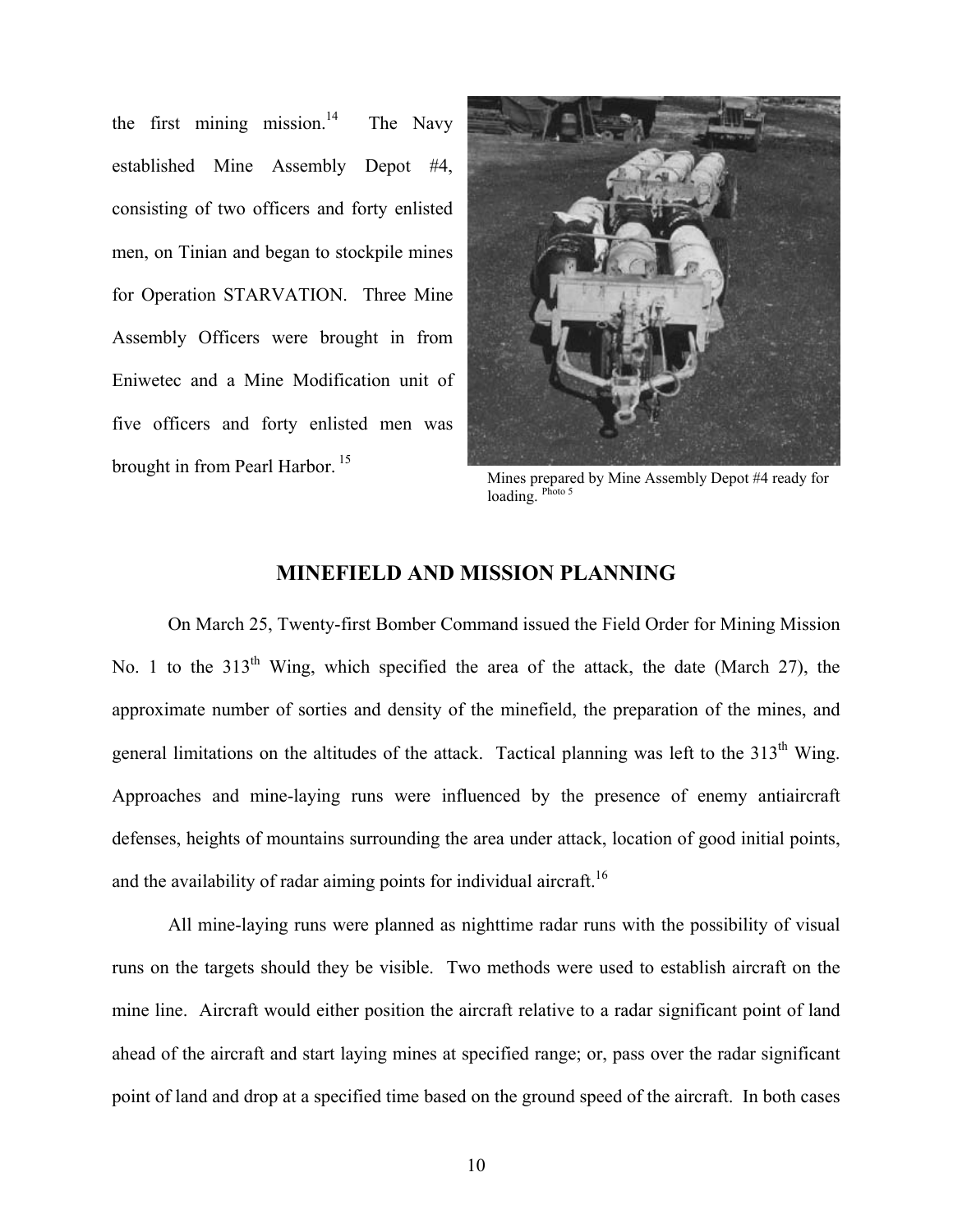the drift of the mine after release, caused by wind, was calculated and taken into account. Release altitude could vary from several hundred to  $30,000$  feet.<sup>17</sup>

Upon receipt of the field order, naval mining officers designed and plotted the minefield based on the depths of water, shipping routes, and grid densities specified by Twenty-first Bomber Command. The wing radar navigator met with wing operations to decide upon Initial Points (IPs) clear of antiaircraft defenses, with definite radar points and on a bearing suitable for mining axis of attack. Next, the wing radar navigator made an overlay for each run – one for each aircraft. Multiple radar aimpoints for each run, slant ranges, intervals for drops and distances were marked on flimseys, which could be laid over the radar scope. The wing radar navigator attended general and special briefings within the Groups, clarifying each navigator's run and making suggestions. Upon completion of the mission, navigators turned in their plots, which now contained the crew's speculation of where they dropped their mines. Wing radar personnel plotted the drops as determined by radarscope pictures. Records of individual runs contained the briefed run, crew's estimated run, and the run as determined by radar pictures taken on the run. This data was compiled for each force and forwarded as a report to Twenty-first Bomber Command Headquarters.<sup>[18](#page-21-0)</sup>

# **MINING MISSION NO. 1**

The Field Order for Mining Mission No. 1. specified two minefields: MIKE located on the western side of the Shimonoseki Straits, and LOVE located on the eastern side of the straits. In order to sequence aircraft through the target area, the Wing was split into three groups: Force Able consisting of 24 aircraft of the  $505<sup>th</sup>$  Group, Force Baker consisting of 20 aircraft of the 504<sup>th</sup> Group and 30 aircraft of the 6<sup>th</sup> Group, and Force Charlie consisting of 31 aircraft of the 9<sup>th</sup> Group. Aircraft of Force Able and Charlie took off at one-minute intervals and Force Baker took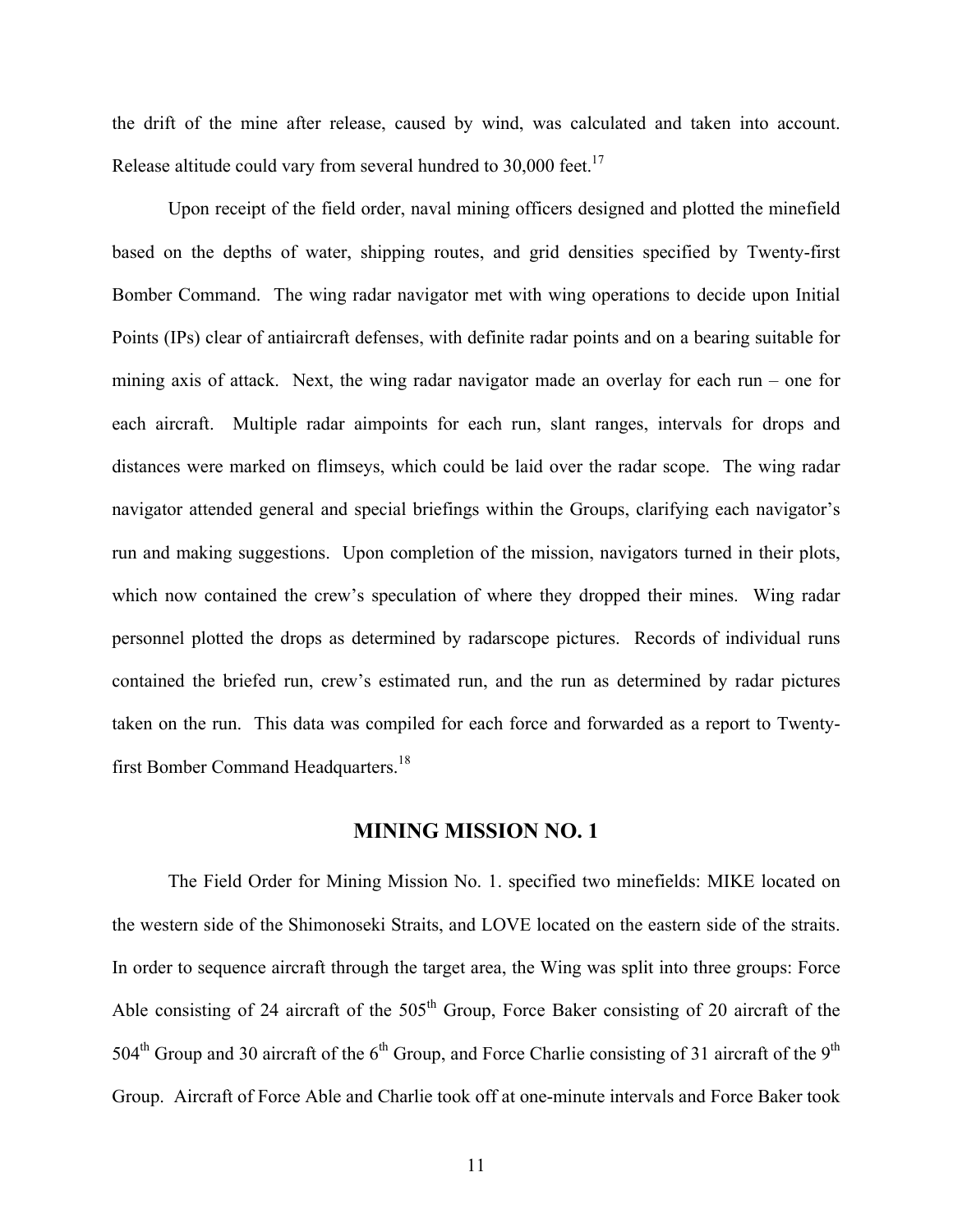off at 30-second intervals. An appropriate time interval separated the major forces to minimize the possibility of aircraft on different axes of attack over the target area. At the same time, and effort was made to minimize total time over the target area. All aircraft proceeded independently to the target at an altitude of 5,000 feet. Mining took place at altitudes between 4,900 and 8,000 feet and the return to Tinian between 10,000 and 20,000 feet. Mining Mission No. 1 was the longest 313<sup>th</sup> Wing had flown to date. The total distance was 2878 nautical miles.<sup>19</sup>

Aircraft were loaded with an average of 12,000 pounds of mines with no bomb bay fuel tanks. A mix of 2000-pound MK 25 mines and 1000-pound MK 26 and 36 mines was carried.

A mix of magnetic and acoustic actuating devices were used with various sensitivity settings, a random mix of arming delays between 1 and 30 days, and ship counts between 1 and 9. No sterilizers (mechanisms which detonated the weapon after a preset period of time) were used on any of the mines. [20](#page-21-0)



A 2000-pound MK-25 mine is loaded in a B-29's bomb bay. Photo 6

Visibility over the target was good. Moonlight made the IPs and land check points visible. Antiaircraft fire in the vicinity of the IPs was meager to heavy, requiring some evasive action. Length of mine runs varied from 1 to 16 minutes. Indicated air speeds ranged from 186 to 230 miles per hour (240 knots was the maximum release speed for the mines). Enemy air opposition was light, with only 13 attacks experienced. These attacks were inaccurate and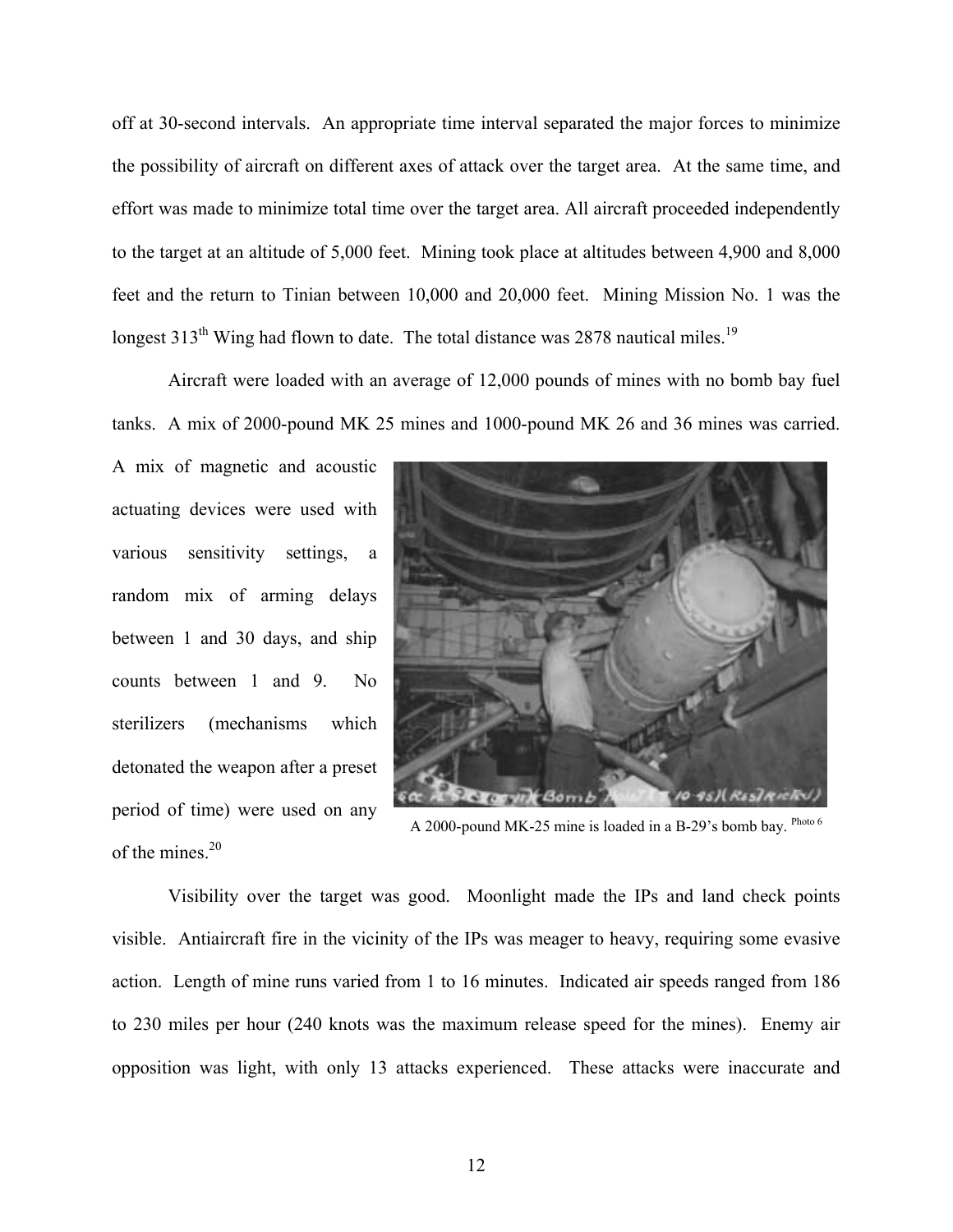unaggressive, except in one case involving a rocket-firing fighter that pressed to 200 yards. In addition, 60 aircraft were reported sighted but not attacking. B-29s returned fire as soon as enemy aircraft opened fire, and mild evasive action was used. One Tony was observed to burst into flames and plunge straight downward into the ground, where it continued to burn. Over minefield MIKE, on the west side of the straits, antiaircraft fire was rated as heavy to medium, more intense and accurate than on previous night missions. Fire was coordinated with effective searchlights. Vessels in the Wakamatsu area contributed to the intensity of the barrage. Over minefield LOVE, on the east side of the straits, antiaircraft fire was meager to moderate and inaccurate. The aircraft closest to the straits rated the intensity as moderate. In the barrage over the straits, 5 B-29s received minor damage, 3 received major damage, and 3 were shot down.<sup>[21](#page-21-0)</sup>

One hundred and five B-29s were scheduled for the mission. Of these, 3 failed to take off and 5 returned without planting their mines in primary or secondary areas. Ninety-two aircraft mined primary areas. A total of 549 MK 26 and MK 36 mines and 276 MK 25 mines were dropped in primary minefields. Fifty mines were jettisoned due to mechanical difficulties in areas specified in the Field Order. Minefield MIKE was laid essentially as planned, though slightly south of the main shipping channel. In minefield LOVE, a heavy concentration was laid in the main shipping channel, but the field thinned out on either side and a rack failure in one B-29 left a three-mile gap. General Davies stated that the crews had done an excellent job on the wing's first target of its own.<sup>22</sup> On a second mission on the night of March 30, 85 aircraft of the 313<sup>th</sup> Wing completed minefield LOVE and blockaded the approach to Sasebo and the southern approach to Kure and Hiroshima.<sup>23</sup>

Note: See charts of minefields MIKE and LOVE (Appendix 2 and 3)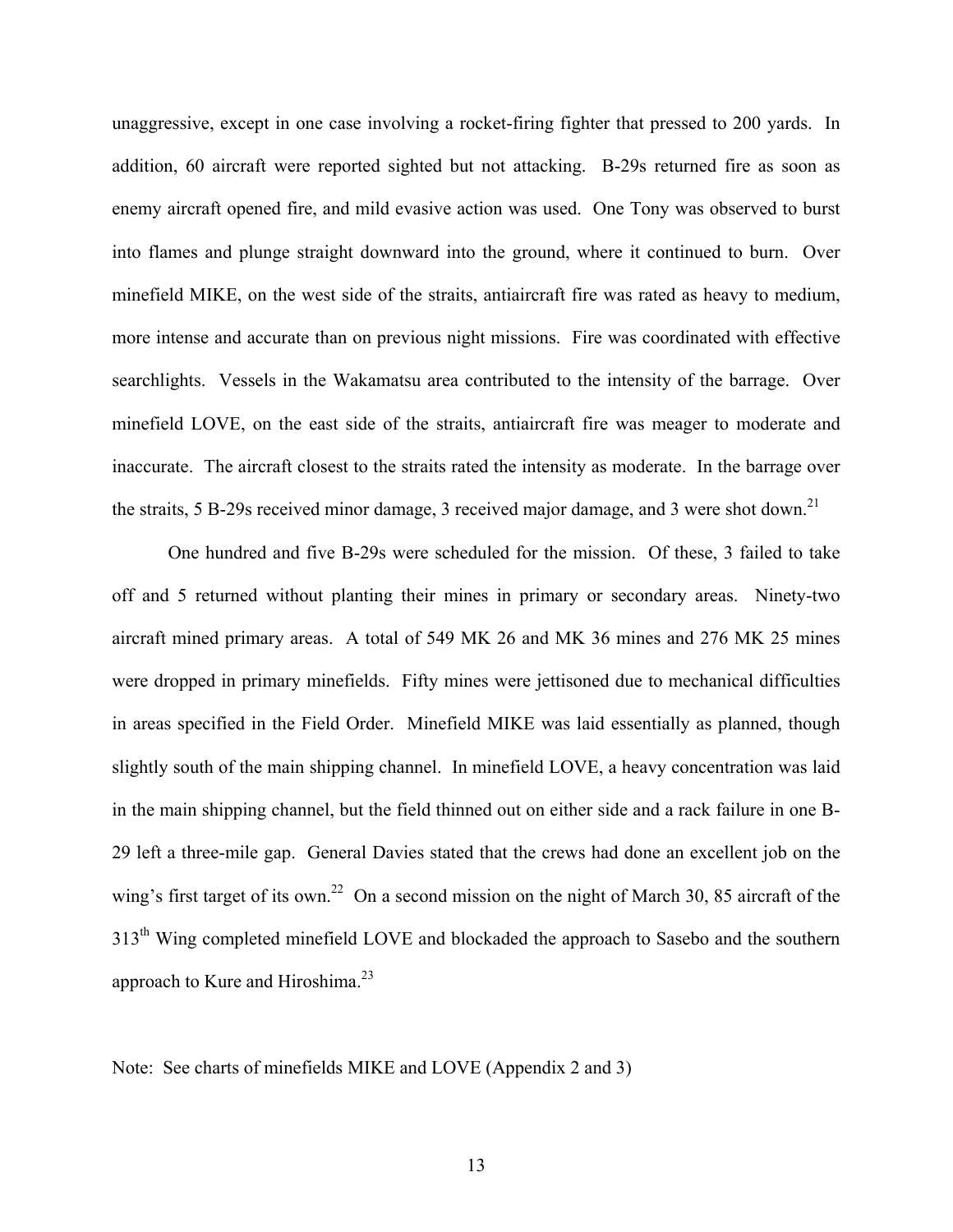Tabulation of the accuracies obtained (for aircraft where radar plotting data was available) is as follows<sup>24</sup>:

| <u>Accuracy</u> | <b>Number of Runs</b> | <b>Percentage</b> |
|-----------------|-----------------------|-------------------|
| $1/2$ mile      | 26                    | 52                |
| 1 mile          | 14                    | 28                |
| 2 miles         |                       | 12                |
| 3 miles         |                       |                   |
| 10 miles        |                       | $\mathcal{D}$     |
|                 |                       | $100\%$           |

The Japanese were forced to devote a considerable amount of resources to counter the mining campaign. A system of mine watchers was stationed along the coast and on fishing vessels. Radar, searchlights, and underwater sound equipment were employed to assist in finding mines. There was an extensive research and countermeasures program. The Japanese employed 349 vessels and 20,000 men to clear mines. Antiaircraft defenses were relocated to coastal areas at the expense of the cities.<sup>25</sup> The  $313<sup>th</sup>$  Wing continued mining missions until the end of the war, extending minefield coverage to include the northwest Honshu ports and Korea. A few more 75-100 plane attacks were made but most missions involved a single Group of less than 50 planes split among several target areas. $26$ 

## **THE RESULTS**

Over the course of the war, mine laying sank or damaged over 2 million tons of enemy shipping, a volume representing nearly one quarter of the prewar strength of the Japanese merchant marine. Prior to Operation STARVATION, a widespread mining campaign was conducted in the enemy's Outer Zone. Submarines, surface vessels and aircraft laid nearly 13,000 mines in harbors and shipping lanes. No submarine or surface vessel was lost while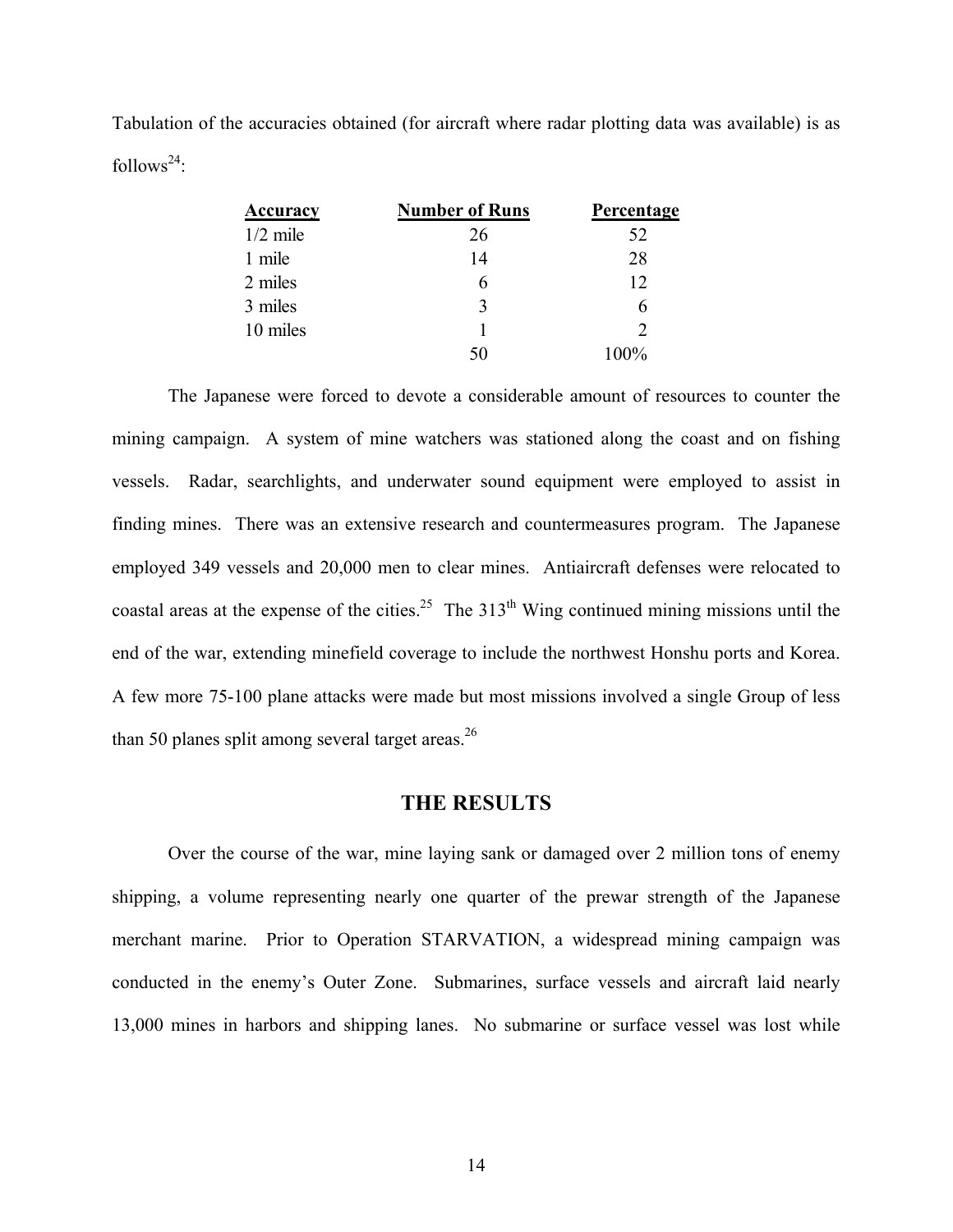minelaying and out of 3,231 aircraft mining sorties, only 40 aircraft failed to return. Approximately 770,000 tons of shipping was sunk or damaged.<sup>[27](#page-21-0)</sup>

During Operation STARVATION, more than 1,250,000 tons of shipping was sunk or damaged during the last five months of the war. Approximately 12,000 mines were laid requiring only 5.7 percent of the Twenty-first Bomber Command's total effort. Out of 1,529 B-29 mining sorties, only 15 aircraft failed to return. In the five months prior to the end of



(L-R) Lieutenant General Giles, Lowell Thomas, General Arnold and Brigadier General Davies visit the 313<sup>th</sup> Wing in June 1945. Photo 7

hostilities, mines sank or damaged more shipping than any other agent including submarines or direct air attack by both Army and Naval forces. The Shimonoseki Straits and allimportant industrial ports were almost completely blockaded. Hundreds of ships were delayed, sunk, or

damaged and supplies vitally needed in industrial and populated sections were diverted to northern Honshu ports where much of it remained, waiting to be hauled over an already overloaded transportation system to its useful destination.<sup>28</sup>

The following represents the consensus of all Japanese mine experts as presented by Captain Tamura at a USSBS Conference:

"We agree that the mine warfare conducted by American planes during the greater East Asia War produced a very great strategical effect… When B-29s began to use Saipan as a base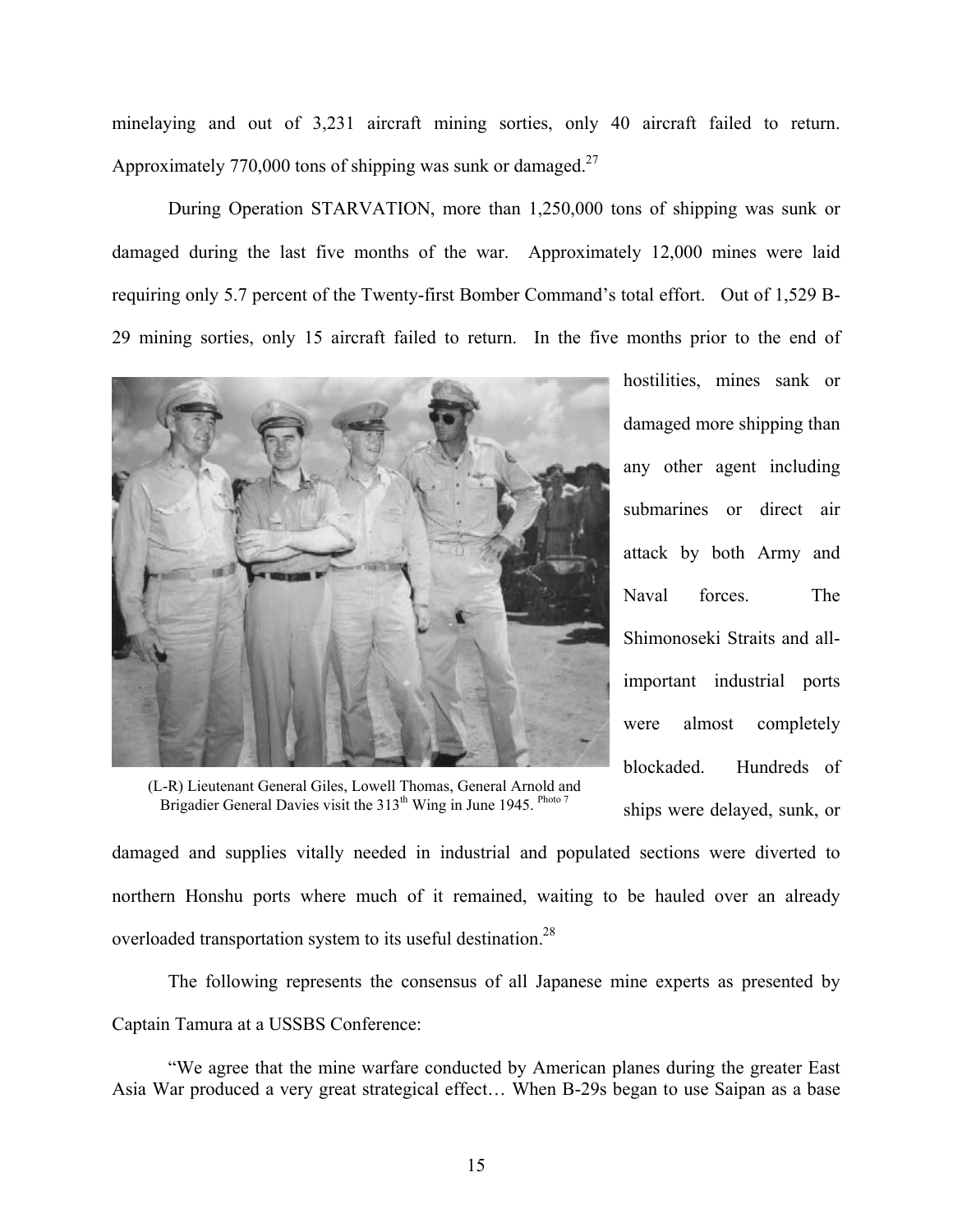for mine warfare against our main islands they first interrupted communications in the Inland Sea Area and then by closing the Japan Sea ports they cut our communications and our food and raw material artery to the continent. The mine warfare coupled with the bombing raids prevented our utilizing our war strength and completely nullified our plans to the extent of forcing us to abandon them… It was indeed a far-sighted policy."[29](#page-21-0)

# **CONCLUSION**

The decision to employ the B-29 in the mining campaign was made with an eye towards

post-war roles and missions for the Air Force; but in the end, the operation was an excellent

example of inter-service cooperation. The  $313<sup>th</sup>$  Wing started late, mining for less than five months, but Operation Starvation was a great success that contributed to the surrender of Japan without the need for a costly invasion. Admiral Nimitz had the last word, "The planning, operational, and technical execution of Twentieth Air Force aircraft mining on a scale never before attained, has accomplished phenomenal results and is a credit to all concerned.["30](#page-21-0) 



(R-L) General Spaatz, Lieutenant General Twinning, Lieutenant General Giles and Brigadier General Davies during a visit to  $313<sup>th</sup>$  Wing Headquarters on 1 August 1945.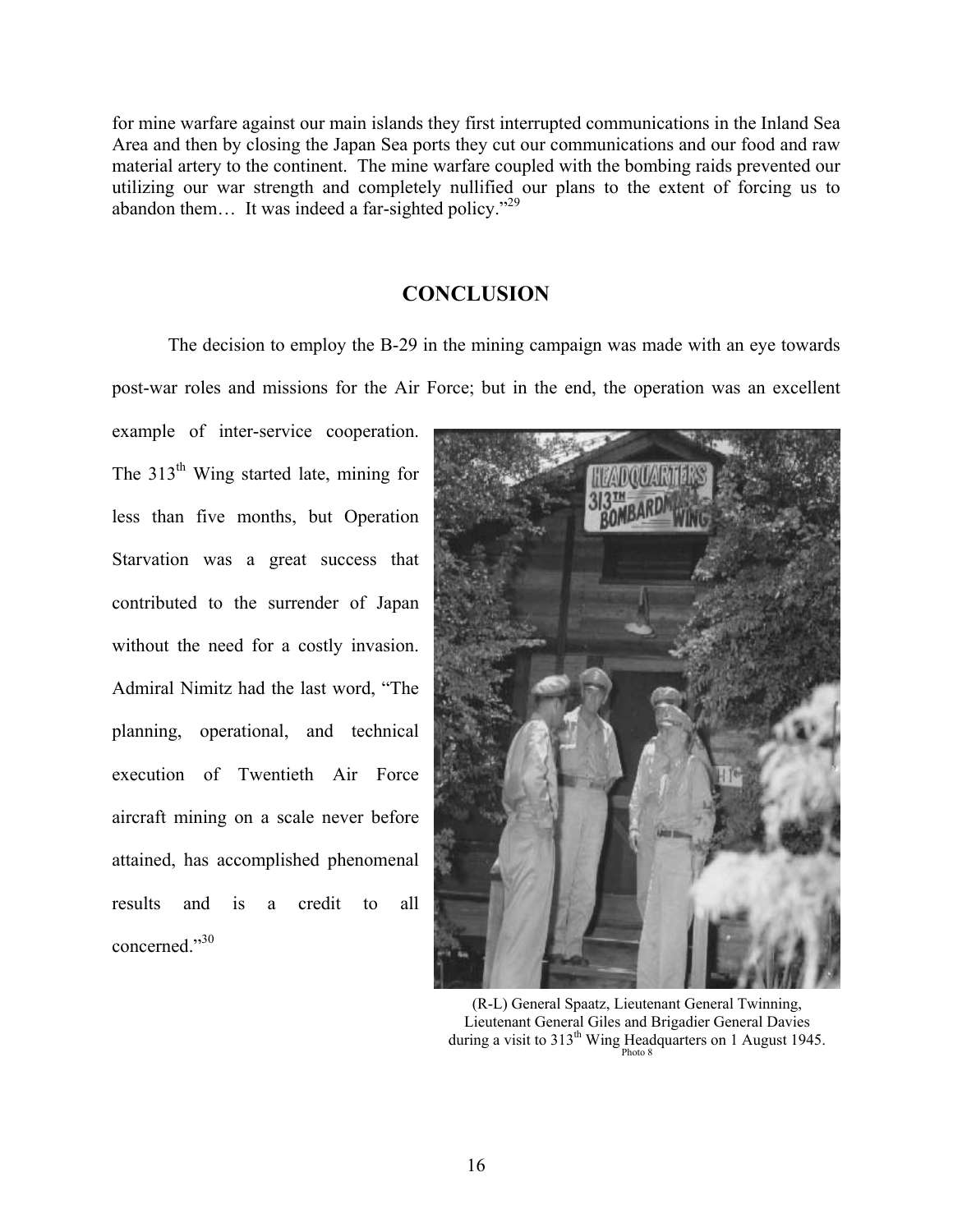

Black dots mark the location of Honshu and Kyushu ports selected for Operation STARVATION. Circles mark the location of minefields MIKE and LOVE of Mining Mission No. 1 to close the Shimonoseki Straits, the only western exit from the Inland Sea, through which 80% of Japan's shipping traffic flowed.

Figure adapted from Figure 3 of Lessons From an Aerial Mining Campaign (Operation "Starvation"), a report prepared for United States Air Force Project Rand, R-1322-PR, April 1974.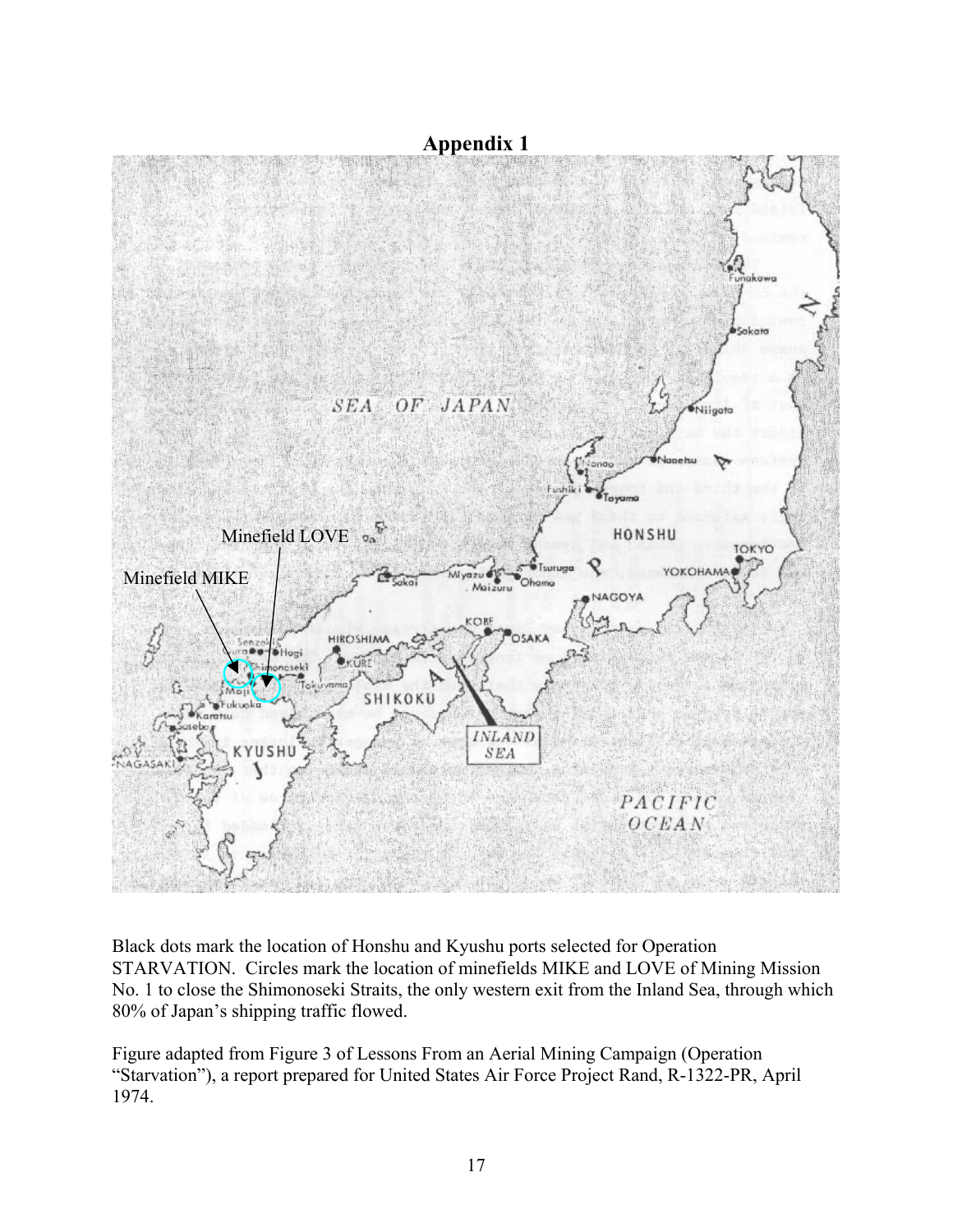# **APPENDIX 2 – MINEFIELD MIKE**



Figure from XXI Bomber Command Tactical Mission Report, Field Order No. 16, Mission No.  $47, 313<sup>th</sup>$  Bombardment Wing, May 19, 1945.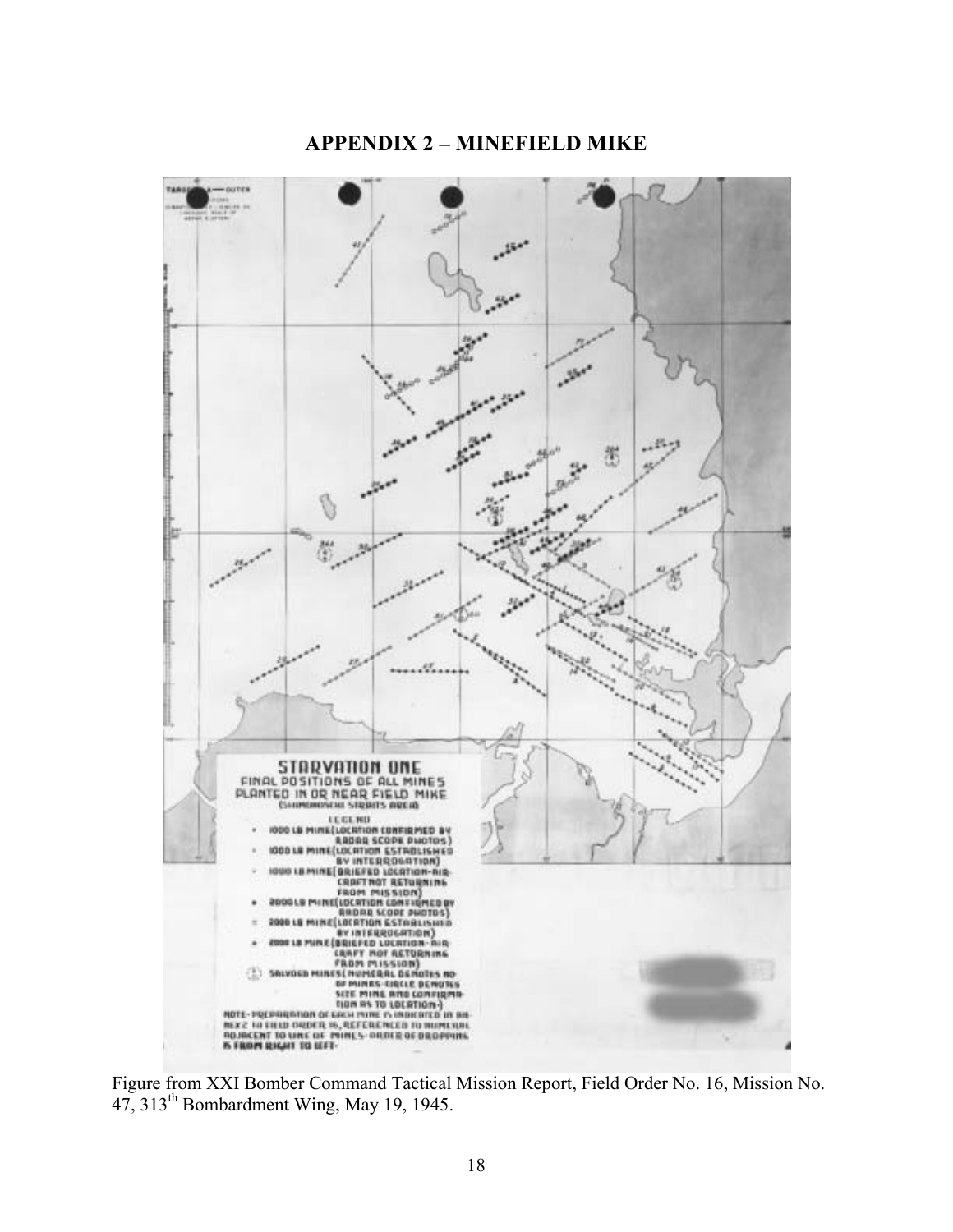# **APPENDIX 3 – MINEFIELD LOVE**



Figure from XXI Bomber Command Tactical Mission Report, Field Order No. 16, Mission No. 47, 313<sup>th</sup> Bombardment Wing, May 19, 1945.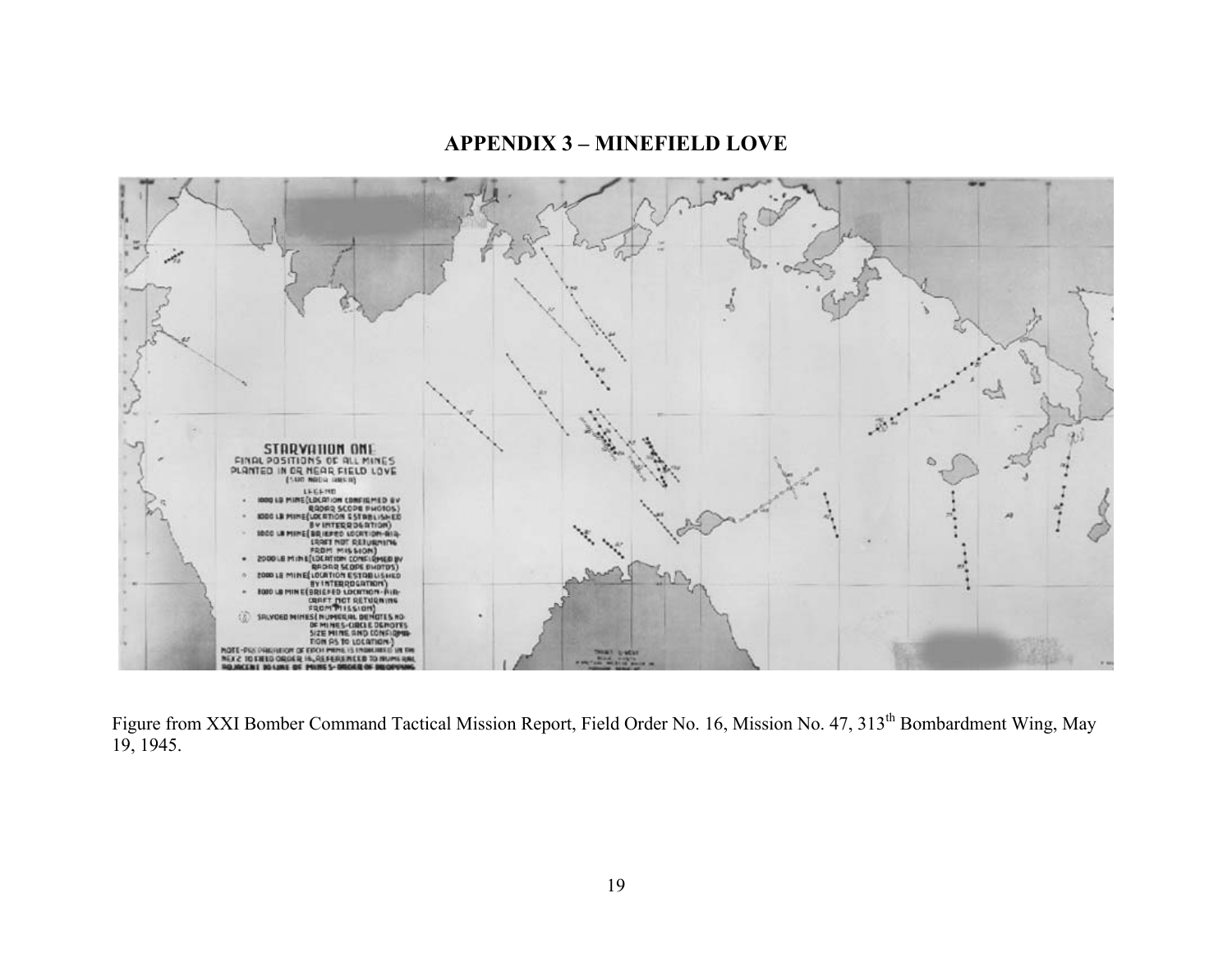#### **Photograph Notes**

1. B-29s of the 313<sup>th</sup> Bombardment Wing, 6<sup>th</sup> Bombardment Group, head for Japan.

Source: 6<sup>th</sup> Bombardment Group History, 1945, USAF Historical Research Agency, Maxwell Air Force Base.

2. B-29 of the 313<sup>th</sup> Bombardment Wing, 504<sup>th</sup> Bombardment Group taxies on a mission to Japan.

Source: 504<sup>th</sup> Bombardment Group History, 1945, USAF Historical Research Agency, Maxwell Air Force Base.

3. Hardstands of the  $504<sup>th</sup>$  Bombardment Group on Tinian.

Source: 504<sup>th</sup> Bombardment Group History, 1945, USAF Historical Research Agency, Maxwell Air Force Base

4. A 1000-pound MK 26 mine is dropped during a practice mission. Source: 313th Bombardment Wing History, 1945, USAF Historical Research Agency, Maxwell Air Force

Base

5. Mines prepared by Mine Assembly Depot #4 ready for loading.

Source: 313th Bombardment Wing History, 1945, USAF Historical Research Agency, Maxwell Air Force Base

6. A 2000-pound MK-25 mine is loaded in a B-29's bomb bay.

Source: 313th Bombardment Wing History, 1945, USAF Historical Research Agency, Maxwell Air Force Base

7. (L-R) Lieutenant General Giles, Lowell Thomas, General Arnold and Brigadier General Davies visit the 313<sup>th</sup> Wing in June 1945.

Source: 313th Bombardment Wing History, 1945, USAF Historical Research Agency, Maxwell Air Force Base

8. (R-L) General Spaatz, Lieutenant General Twinning, Lieutenant General Giles and Brigadier General Davies during a visit to 313<sup>th</sup> Wing Headquarters on 1 August 1945.

Source: 313th Bombardment Wing History, 1945, USAF Historical Research Agency, Maxwell Air Force Base